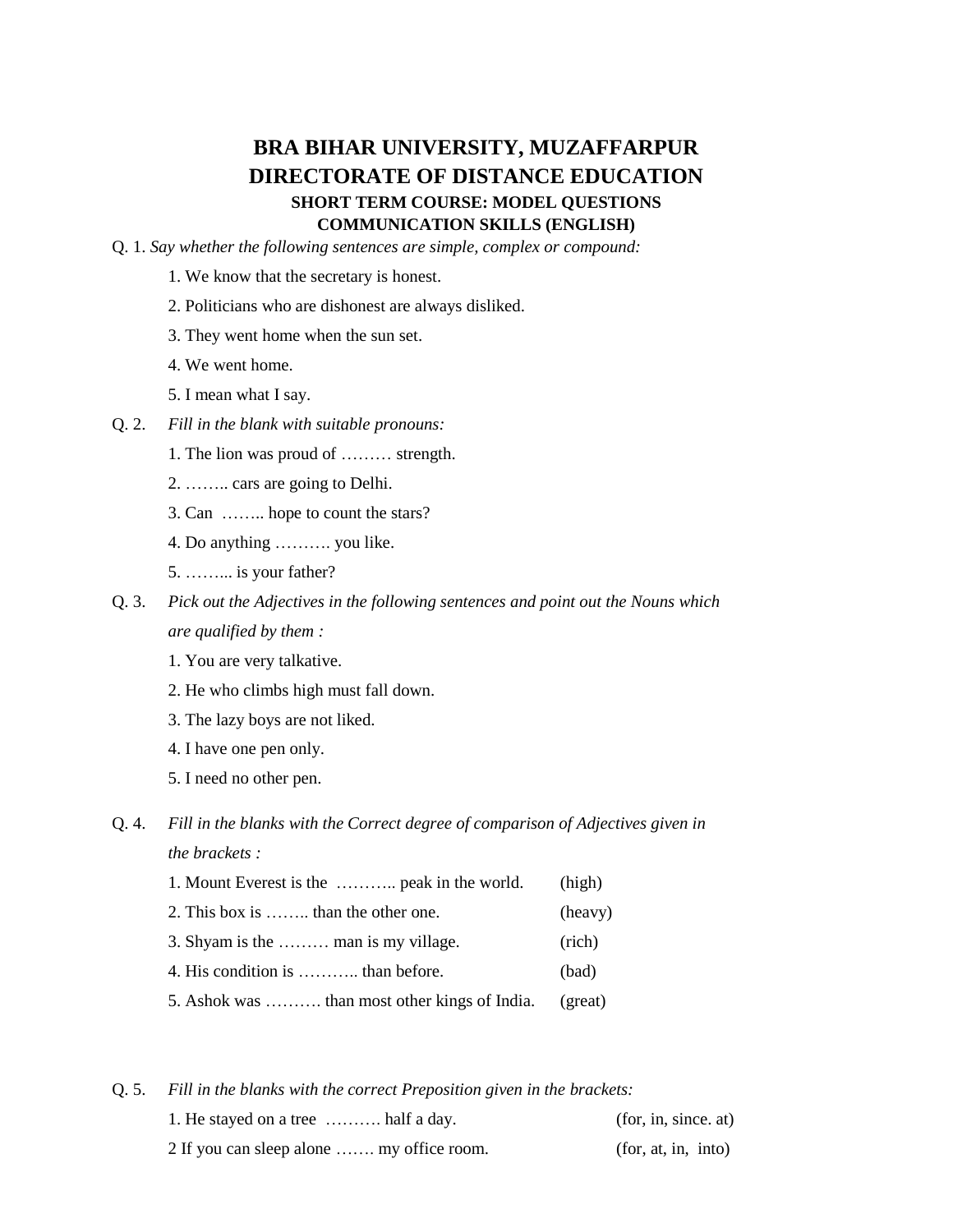- 3. ……….. the first of next month, I'll sleep alone, father. (On, From, In, Before)
- 4. Swami pulled the blanket …………. his face. (over, in, under, on)
- 5. You will not go to your granny's side……... night. (in, at, on, by)
- Q. 6. Correct *the following sentences*
	- 1. He gave me breads.
	- 2. Mrs Singh is requested to come with her wife.
	- 3. The man whom I owed money has come.
	- 4. I asked him for money which he refused.
	- 5. He is no less important as his father.
- Q. 7. Correct *the following sentences for verbs* 
	- 1. The picture was hanged.
	- 2. It is transpired that he is a villain.
	- 3. The boy sank into the pond.
	- 4. He had better to go there.
	- 5. You plucked in the examination.
- Q. 8. *Fill in the blanks with the appropriate forms of the verbs given in the brackets:*
	- 1. The train (stop) before I came.
	- 2. He (go) out just now.
	- 3. The farmer (work) all day.
	- 4. He (come) an hour ago.
	- 5. He (falljasleep while reading.
- Q. 9. *Fill in the blanks with the appropriate tense of the verbs given in the brackets:*

At the moment Manisha and Rekha (work) in front of my house yesterday, They (mend) a water pipe. The man on the left (have) a bidi in his hand. The water (come) out of the hole; the water (run) down the road.

- Q. 10. *Read the following sentences carefully and say whether they are Assertive, lnterrogative, Imperative or Exclamatory :*
	- 1. A man went to his village on foot yesterday.
	- 2. Hari did not go to Jaipur yesterday.
	- 3. What are you doing now?
	- 4. Will you give me your book today?
	- 5. Would you help me?
- Q. 11. *Change the following sentences into the Passive Voice :*
	- 1. This ambulance takes sick men to hospital.
	- 2. The postman clears this post-box three times a day.